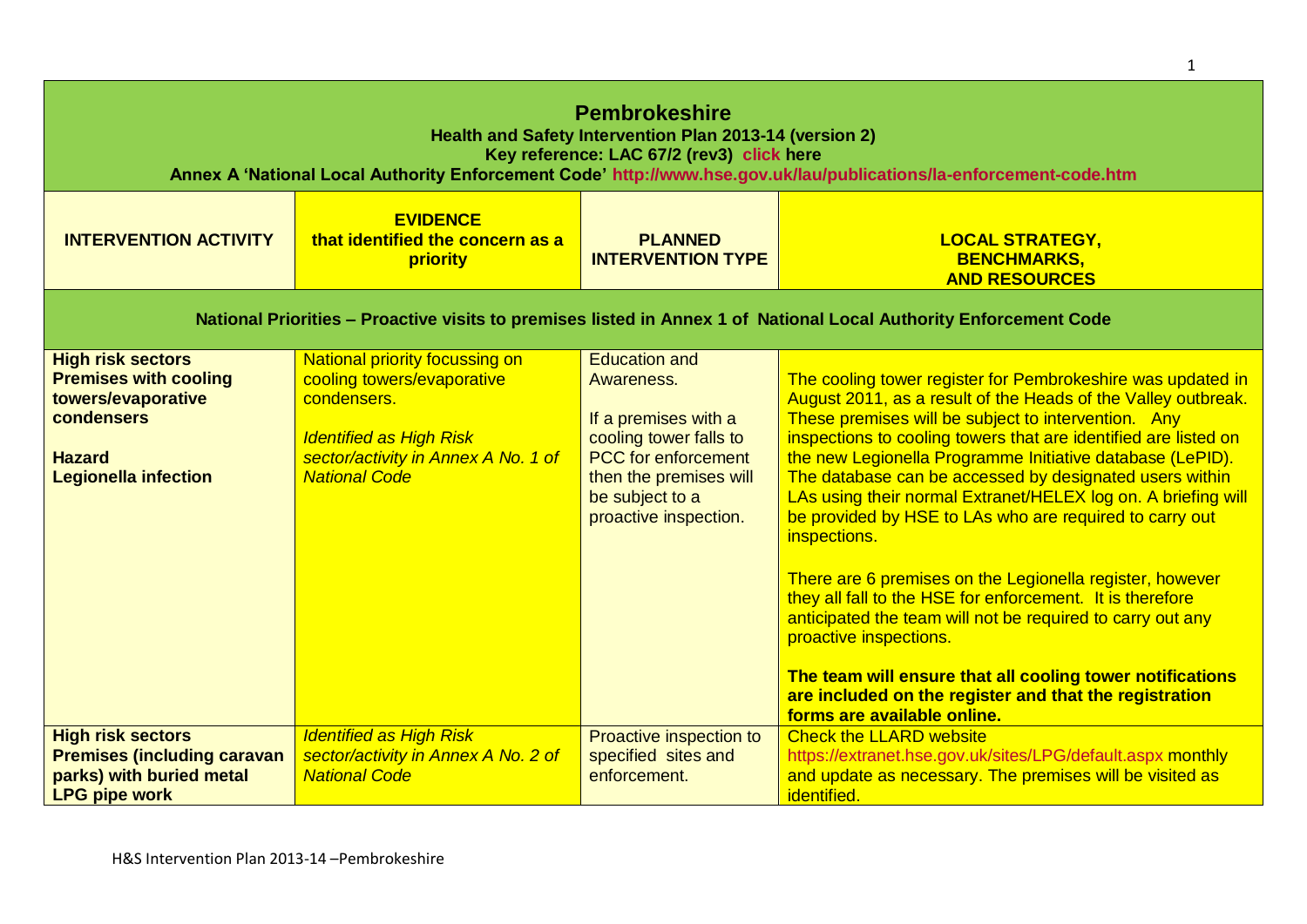|                                    | <b>Continuation of National Campaign</b> | <b>Education and</b>        | The bulk LPG tank will also be inspected if identified during a   |
|------------------------------------|------------------------------------------|-----------------------------|-------------------------------------------------------------------|
| <b>Hazard</b>                      | in response to the Lord Gill             | awareness.                  | routine intervention. The aim is to assure that LPG users/        |
| <b>Explosion caused by leaking</b> | recommendation. On 16 July 2009,         |                             | suppliers are undertaking effective management of the risks       |
| <b>LPG</b>                         | <b>Lord Gill published his Inquiry</b>   |                             | arising from bulk vessel LPG installations, including the         |
|                                    | Report into the explosion at the ICL     |                             | replacement (or ongoing inspection and maintenance) of            |
|                                    | <b>Plastics factory in Glasgow in</b>    |                             | buried metallic pipe work.                                        |
|                                    | 2004, in which nine people died          |                             |                                                                   |
|                                    | and 33 were injured. LPG had             |                             | <b>Relevant instructions for the Pipe work Replacement</b>        |
|                                    | leaked from a corroded                   |                             | Inspection Campaign can be found at                               |
|                                    | underground metal pipe into the          |                             | http://www.hse.gov.uk/lau/lacs/52-19.htm                          |
|                                    | basement of the factory and then         |                             |                                                                   |
|                                    | ignited causing an explosion which       |                             | <b>Further Information (Topic Inspection Pack, presentations,</b> |
|                                    | led to the catastrophic collapse of      |                             | related documents) can be found on the HELex LPG page             |
|                                    | the four storey building. One of         |                             | https://extranet.hse.gov.uk/C17/C16/LPG/default.aspx              |
|                                    | <b>Lord Gill's recommendations was</b>   |                             |                                                                   |
|                                    | that there should be an action plan      |                             | All officers to check LLARD is up to date in relation to          |
|                                    | to identify sites with buried metallic   |                             | visits and follow up actions by end of November 2103 as           |
|                                    | LPG pipe work, followed by its           |                             | this project will come to an end.                                 |
|                                    | replacement on a systematic and          |                             |                                                                   |
|                                    | prioritised basis with polyethylene.     |                             | Any inspections of LPG tanks will be coded as:                    |
|                                    |                                          |                             | 8 - reactive LPG visits Annex A Gas pipeline                      |
| <b>High risk sectors</b>           | <b>Identified as High Risk</b>           | <b>Proactive inspection</b> | <b>HOOF project which was previously produced as an All</b>       |
| <b>Open farms/animal visitor</b>   | sector/activity in Annex A No.3 of       |                             | Wales initiative is to be reviewed by SEHO and will be            |
| <b>attractions</b>                 | <b>National Code.</b>                    | Enforcement.                | distributed across Wales.                                         |
|                                    |                                          |                             |                                                                   |
| <b>Hazard</b>                      | Recent outbreaks and their               | <b>Education and</b>        | Re audit of open farms (5 premises) to                            |
| E. Coli/Cryptosporidium            | subsequent investigations have           | Awareness.                  | review requirements against Industry Code of Practice             |
| infection especially in            | identified ineffective management        |                             | " Preventing or Controlling ill health from animal contact        |
| children                           | and systems in these                     |                             | at visitor attraction".                                           |
|                                    | establishments.                          |                             |                                                                   |
| <b>High risk activities</b>        |                                          |                             | SEHO to brief food team on the requirements in relation           |
| <b>Lack of suitable micro-</b>     |                                          |                             | to grazing land and washing facilities alongside eating           |
| organism control measures          |                                          |                             | places on open farms.                                             |
|                                    |                                          |                             |                                                                   |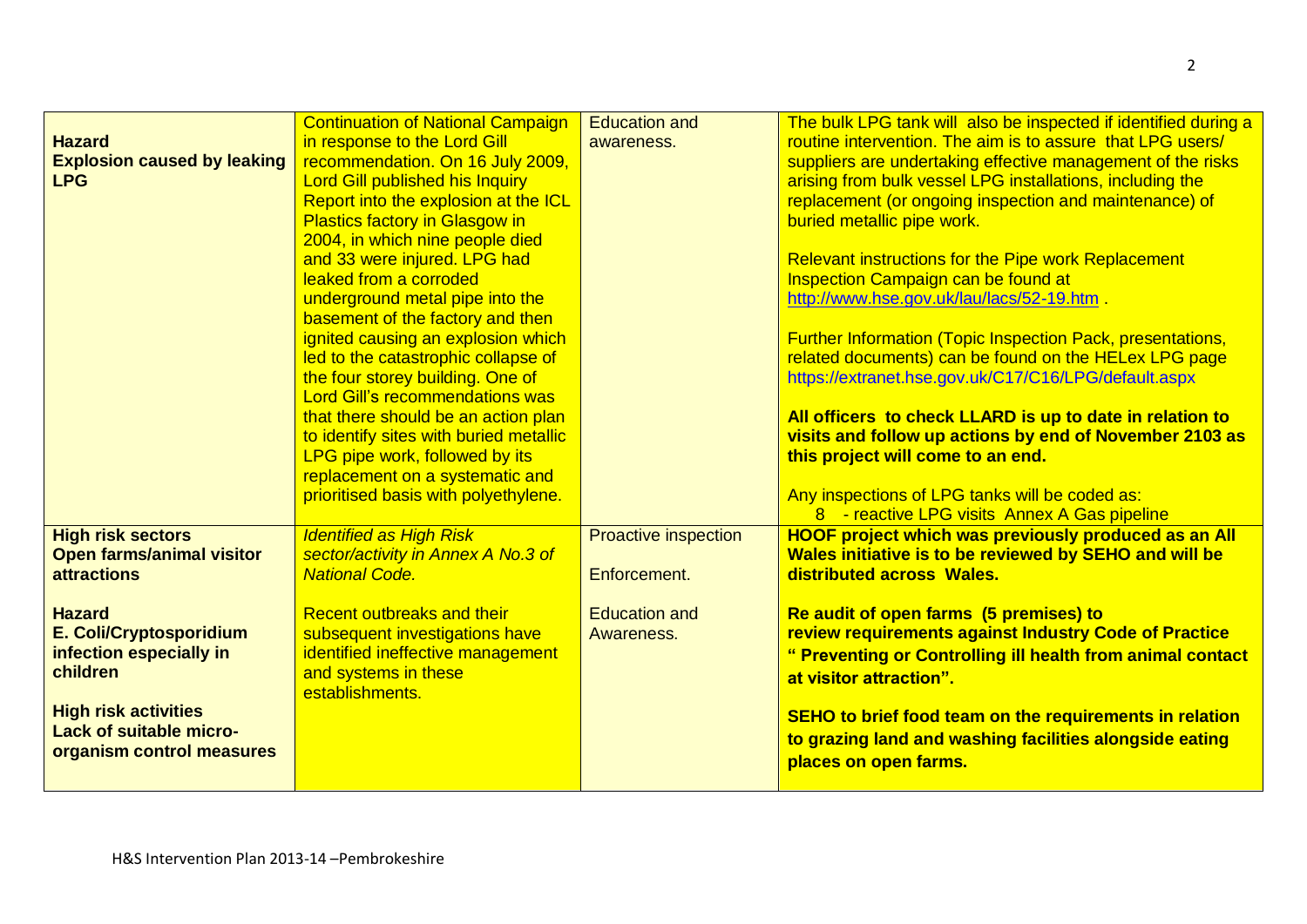|                                                       |                                                                    |                             | All material relating to this topic can be found at:                                                                       |
|-------------------------------------------------------|--------------------------------------------------------------------|-----------------------------|----------------------------------------------------------------------------------------------------------------------------|
|                                                       |                                                                    |                             | H&S Team files/E.Coli & other zoonoses                                                                                     |
|                                                       |                                                                    |                             |                                                                                                                            |
|                                                       |                                                                    |                             | Any inspections will be coded as:                                                                                          |
|                                                       |                                                                    |                             | A - planned inspection Annex A: Open farms                                                                                 |
| <b>High risk sectors</b>                              | <b>Identified as High Risk</b>                                     | <b>Proactive inspection</b> |                                                                                                                            |
| Tyre fitters/MVR (as part of<br>car sales in SMEs not | sector/activity in Annex A No.4, 6 &<br><b>7 of National Code.</b> |                             | The following usage codes relate to these types of premises:<br>D07 - Tyre/exhaust fitters                                 |
| <b>National Chains)</b>                               |                                                                    |                             | Q01 - new car sales                                                                                                        |
| <b>High volume</b>                                    |                                                                    |                             | $Q05$ – used car sales                                                                                                     |
| warehousing/distribution                              |                                                                    |                             | $J10 - Garage$<br>S <sub>11</sub> - Car sales                                                                              |
| <b>Hazard</b>                                         |                                                                    |                             |                                                                                                                            |
| <b>Fatalities/injuries resulting</b>                  |                                                                    |                             | There are 46 premises in these usage codes. It has been                                                                    |
| from being struck by                                  |                                                                    |                             | determined that 10 fall to the LA for enforcement; are not part                                                            |
| vehicles<br><b>Falls from height</b>                  |                                                                    |                             | of a National Chain; have a risk rating of B1 or B2 and have<br>known risks identified for this sector. Use topic packs to |
| <b>Industrial diseases</b>                            |                                                                    |                             | review controls in these 10 premises.                                                                                      |
| (occupational                                         |                                                                    |                             |                                                                                                                            |
| asthma/deafness)                                      |                                                                    |                             | The target of the 10 inspections will be:                                                                                  |
|                                                       |                                                                    |                             | • use of 2 post lifts; workplace transport; work at                                                                        |
|                                                       |                                                                    |                             | height; use of isocyanate paints; Noise and dust.                                                                          |
|                                                       |                                                                    |                             | Any inspections will be coded as:                                                                                          |
|                                                       |                                                                    |                             | A - planned inspection Annex A: Tyre fitters/MVR                                                                           |
| <b>High risk sectors</b>                              | <b>Identified as High Risk</b>                                     | <b>Proactive inspection</b> |                                                                                                                            |
| Industrial retail/wholesale                           | sector/activity in Annex A No.5 & 6                                |                             | A search on Flare reveals we have 15 premises within the                                                                   |
| premises i.e. steel<br>stockholders,                  | of National Code.                                                  |                             | B1/B2 risk category with the hazards specific to this category.<br>The majority fall within the usage code S26 - Builders  |
| builders/timber merchants                             |                                                                    |                             | Merchants. Use topic packs to review controls in these 15                                                                  |
|                                                       |                                                                    |                             | premises.                                                                                                                  |
| <b>Hazard</b>                                         |                                                                    |                             |                                                                                                                            |
| <b>Fatalities/injuries resulting</b>                  |                                                                    |                             |                                                                                                                            |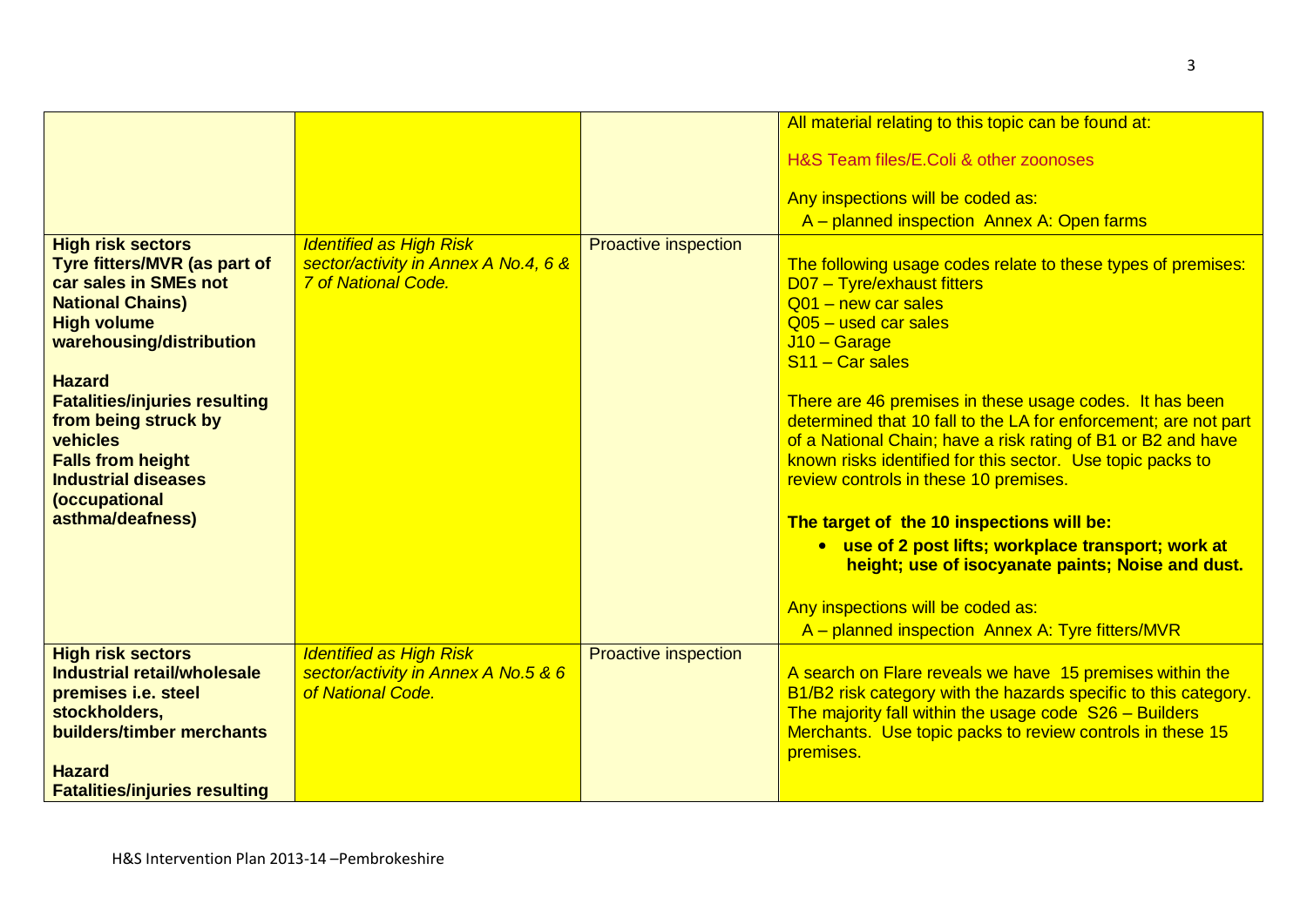| from falls from height,<br>amputation and crushing<br><i>injuries</i><br><b>Industrial diseases</b><br>(occupational<br>asthma/deafness)                                                                                                                                |                                                                                                                                                                                                    |                                                                                              | The target for the 15 inspections will be workplace<br>transport; work at height; Cutting machinery; Lifting<br>equipment; Use of isocyanate paints; Noise and dust.<br>Any inspections will be coded as:<br>A - planned inspection Annex A: tyre fitters/MVR                                                                                                                                                                                                                                                                                                                                                                                                                                                                                                                                                                                                  |
|-------------------------------------------------------------------------------------------------------------------------------------------------------------------------------------------------------------------------------------------------------------------------|----------------------------------------------------------------------------------------------------------------------------------------------------------------------------------------------------|----------------------------------------------------------------------------------------------|----------------------------------------------------------------------------------------------------------------------------------------------------------------------------------------------------------------------------------------------------------------------------------------------------------------------------------------------------------------------------------------------------------------------------------------------------------------------------------------------------------------------------------------------------------------------------------------------------------------------------------------------------------------------------------------------------------------------------------------------------------------------------------------------------------------------------------------------------------------|
| <b>High risk sectors</b><br><b>Large Scale public</b><br>events/sports/leisure<br>facilities e.g. motorised<br>leisure pursuits including<br>off road vehicles and track<br>days<br><b>Hazard</b><br><b>Crowd control &amp;</b><br>injuries/fatalities to the<br>public | <b>Identified as High Risk</b><br>sector/activity in Annex A No.8 of<br><b>National Code.</b><br><b>Statutory Consultee for Liquor</b><br>licence and TEN applications.<br>Local intelligence led. | Desk top surveys.<br>Site inspections.<br>Enforcement.<br><b>Education and</b><br>awareness. | Throughout the financial year through liaison with Licensing<br>Section.<br>Representatives from team attends relevant ESAG meetings<br>for large events. Relevant documentation is updated on to<br>the knowledge hub. Our role within this forum needs to<br>be addressed and the production of guidance on a<br>dedicated website will be considered.<br>Events guide available for distribution to organisers.<br>Proactive inspections will be carried out to large scale public<br>events/sports/leisure facilities e.g. motorised leisure pursuits<br>including off road vehicles and track days.<br>The Redbull Cliff Diving is to be held in September 2013<br>and this would warrant a proactive inspection and<br>attendance at all ESAG meetings.<br>Any inspections will be coded as:<br>A - planned inspection Annex A: large scale public event |
| <b>High risk sectors</b><br><b>Commercial catering</b><br>premises using solid fuel<br>cooking equipment                                                                                                                                                                | <b>Identified as High Risk</b><br>sector/activity in Annex A No.9 of<br><b>National Code.</b>                                                                                                      | Programmed inspection                                                                        | Brief food team and ask for feedback on food premises<br>where solid fuel (wood/charcoal) is used for cooking<br>indoors.<br>3 premises are currently known to the team and will be                                                                                                                                                                                                                                                                                                                                                                                                                                                                                                                                                                                                                                                                            |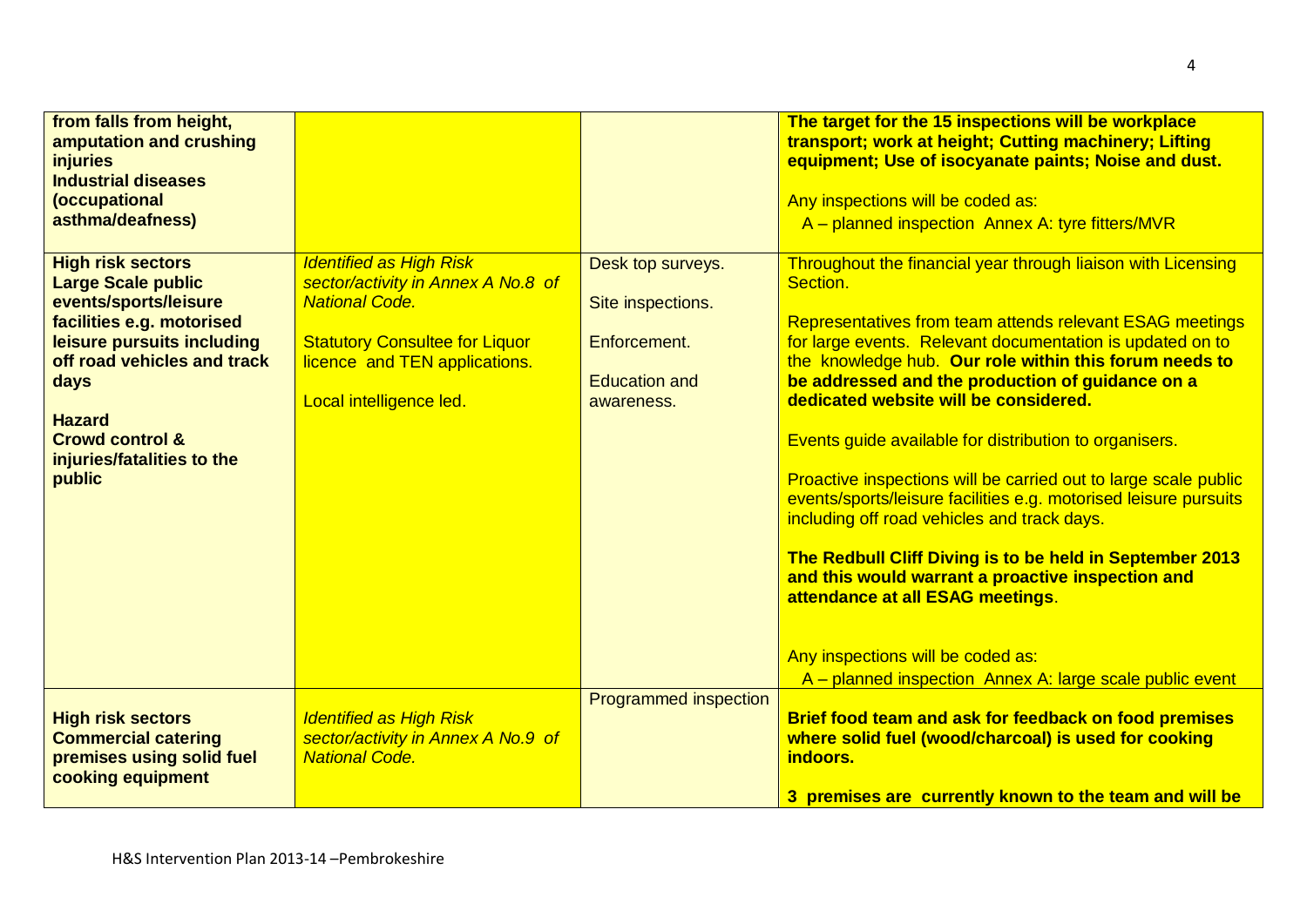| <b>Hazard</b>                               |                                                                      |                        | subject to a programmed inspection. The inspection will                                                                        |
|---------------------------------------------|----------------------------------------------------------------------|------------------------|--------------------------------------------------------------------------------------------------------------------------------|
| <b>Carbon monoxide poisoning</b>            |                                                                      |                        | target the suitability of the ventilation and the safety of the                                                                |
|                                             |                                                                      |                        | appliance.                                                                                                                     |
|                                             |                                                                      |                        | Any inspections will be coded as:                                                                                              |
|                                             |                                                                      |                        | A - planned inspection Annex A: Solid fuel                                                                                     |
| <b>Premises with vulnerable</b>             | <b>Identified as High Risk</b>                                       |                        | All betting shops, care homes and off licences have                                                                            |
| working conditions                          | sector/activity in Annex A No.10 of                                  |                        | previously been visited by offices in conjunction with the                                                                     |
| (lone/night working/cash                    | <b>National Code.</b>                                                |                        | Police to assess the security controls procedures.                                                                             |
| handling e.g. betting shops,                |                                                                      |                        |                                                                                                                                |
| off licences, care settings)                | Local intelligence led utilising                                     |                        | During 2012/13 PCC contributed to the All Wales SMILE                                                                          |
| and where intelligence                      | Police statistics. In partnership with                               |                        | project where 11 premises were targeted for intervention                                                                       |
| indicates that risks are not                | <b>Cardiff University.</b>                                           |                        | based on statistics obtained from police records. Revisits                                                                     |
| being effectively managed                   |                                                                      |                        | were required to those premises identified as having                                                                           |
| <b>Hazard</b>                               |                                                                      |                        | significant problems - The team are not likely to have any as<br>selection of premises did not support the risk as very small, |
| <b>Violence at work</b>                     |                                                                      |                        | no real issues or well managed.                                                                                                |
|                                             |                                                                      |                        |                                                                                                                                |
|                                             |                                                                      |                        | Therefore no programmed work will take place this year.                                                                        |
|                                             |                                                                      |                        | However any new business' which fall in these categories will                                                                  |
|                                             |                                                                      |                        | be provided with advice on this matter at start up.                                                                            |
|                                             |                                                                      |                        |                                                                                                                                |
|                                             |                                                                      |                        | Any inspections will be coded as:                                                                                              |
|                                             |                                                                      |                        | A - planned inspection Annex A: Violence at work                                                                               |
| <b>New business advice visits</b>           | <b>Contribution to the Growth Agenda</b><br>-providing advice to new | <b>Advisory visits</b> | All new businesses/premises with a change in ownership will                                                                    |
| following:<br><b>New food registrations</b> | businesses at start up.                                              | <b>Education and</b>   | be desk top risk rated to determine the inherent risk of the                                                                   |
| <b>Planning applications</b>                |                                                                      | awareness              | premises.                                                                                                                      |
| <b>Licensing applications</b>               | The National Code states in Para                                     |                        | Any premises deemed to be lower risk will be sent a guidance                                                                   |
|                                             | 29 that advisory visits are distinct                                 |                        | pack.                                                                                                                          |
|                                             | from regulatory visits and should                                    |                        |                                                                                                                                |
|                                             | be made at the convenience of                                        |                        | Other premises will be offered an advisory visit.                                                                              |
|                                             | business and without recourse to                                     |                        |                                                                                                                                |
|                                             | the section 20 regulatory powers of                                  |                        | The material provided in the pack is obtained from the HSE                                                                     |
|                                             | entry provided by HASAWA.                                            |                        |                                                                                                                                |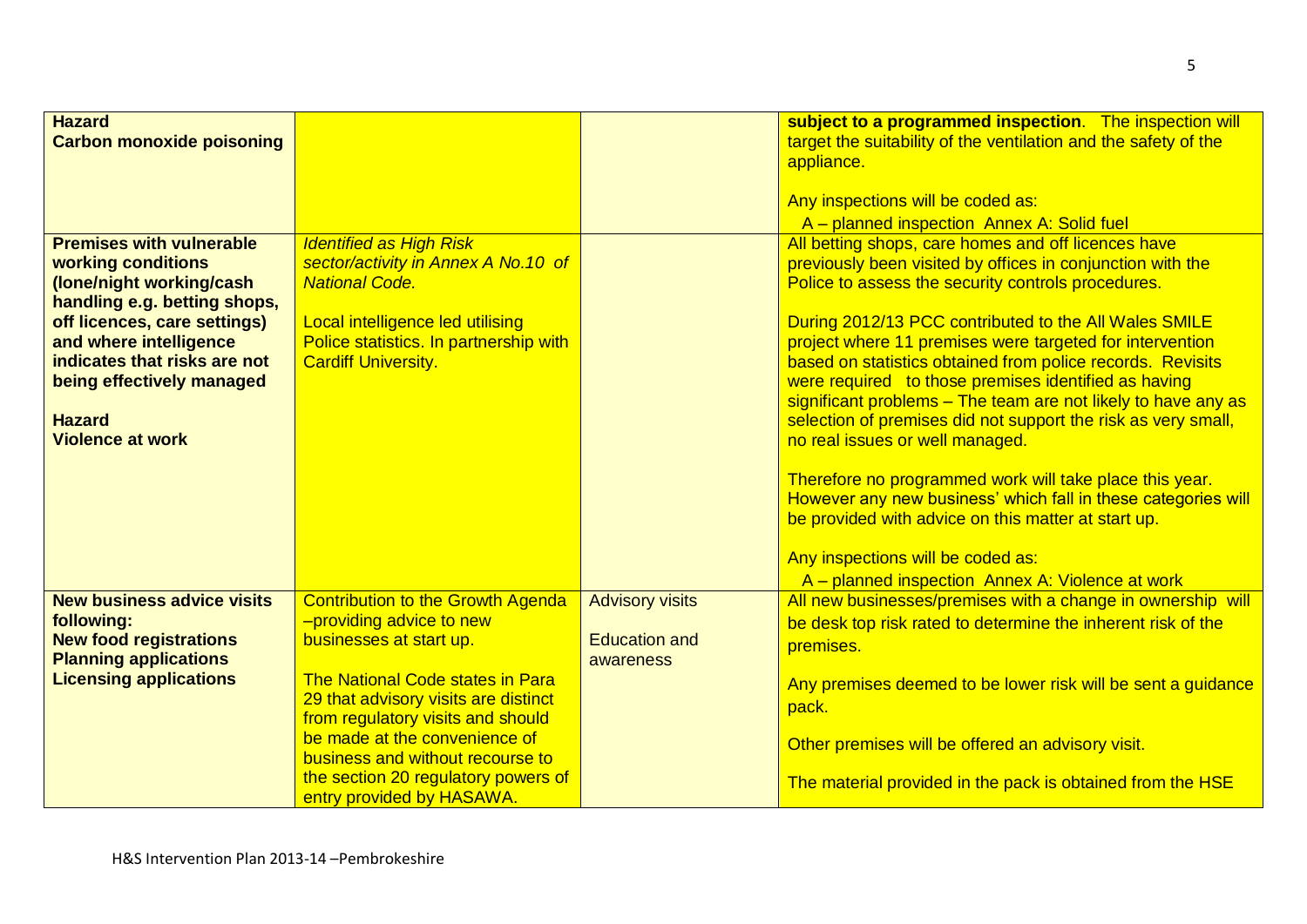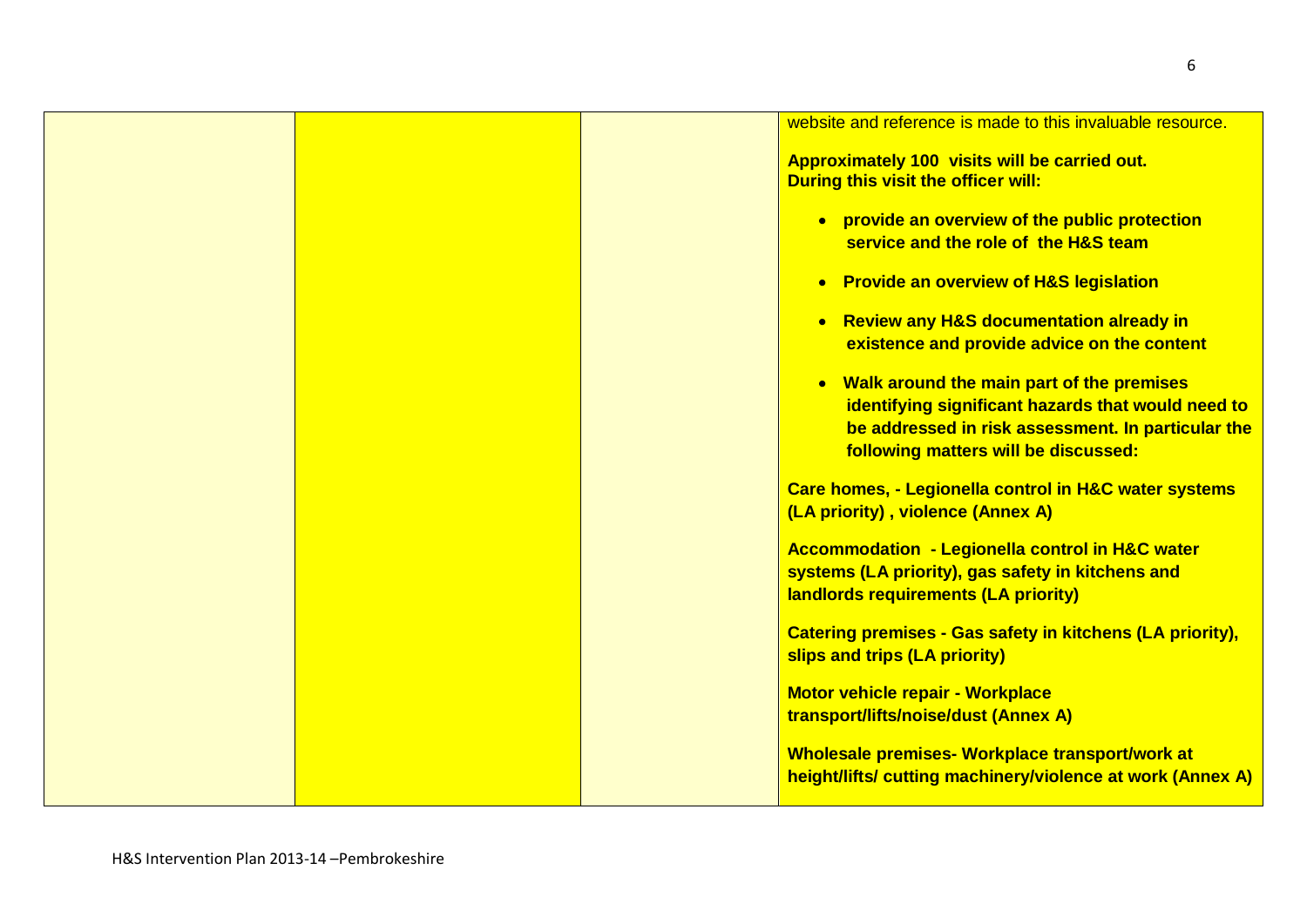|                                                                      |                                                                                                                                                                                                                                                                                          |                                                                                                                                                                                                         | Child care facilities - Infection control in early years (LA<br>priority)<br><b>Betting shops - violence (Annex A)</b><br><b>Places with animal contact - E.Coli/Crypto</b><br><b>infection(Annex A)</b><br><b>Swimming pools - management of Crypto. (LA priority)</b><br>It is important to note that although the visit is advisory,<br>officers will be duty bound to deal with any matters that<br>they believe pose a serious risk to employees and public<br>safety. Employers will be advised of this at the onset.<br>This procedure is been considered by the SWW task<br>Group in order that a consistent approach can be used in<br>the region.<br>The business pack will also be made available on line.<br>Any inspections will be coded as:<br>6 - Advisory visit HF9 New business inspection |
|----------------------------------------------------------------------|------------------------------------------------------------------------------------------------------------------------------------------------------------------------------------------------------------------------------------------------------------------------------------------|---------------------------------------------------------------------------------------------------------------------------------------------------------------------------------------------------------|--------------------------------------------------------------------------------------------------------------------------------------------------------------------------------------------------------------------------------------------------------------------------------------------------------------------------------------------------------------------------------------------------------------------------------------------------------------------------------------------------------------------------------------------------------------------------------------------------------------------------------------------------------------------------------------------------------------------------------------------------------------------------------------------------------------|
| <b>Management of</b><br><b>Cryptosporidium in</b><br>swimming pools. | Poor performers; local knowledge, intelligence and priorities ('potential significant local issue');<br>Priorities identified by SWW Task Group in consultation with All Wales Technical Panel<br><b>ALL WALES PROJECT</b><br>Local intelligence led.<br>Since 2001, swimming pools have | <b>Non - inspection interventions</b><br>accident statistics; monitored complaints/incidents<br>The nature of the<br>intervention applied to a<br>particular premises will be<br>determined by the risk | Training Event for enforcement staff on 30 <sup>th</sup> April<br>2013.<br>Interventions at 100% of public and private pools                                                                                                                                                                                                                                                                                                                                                                                                                                                                                                                                                                                                                                                                                 |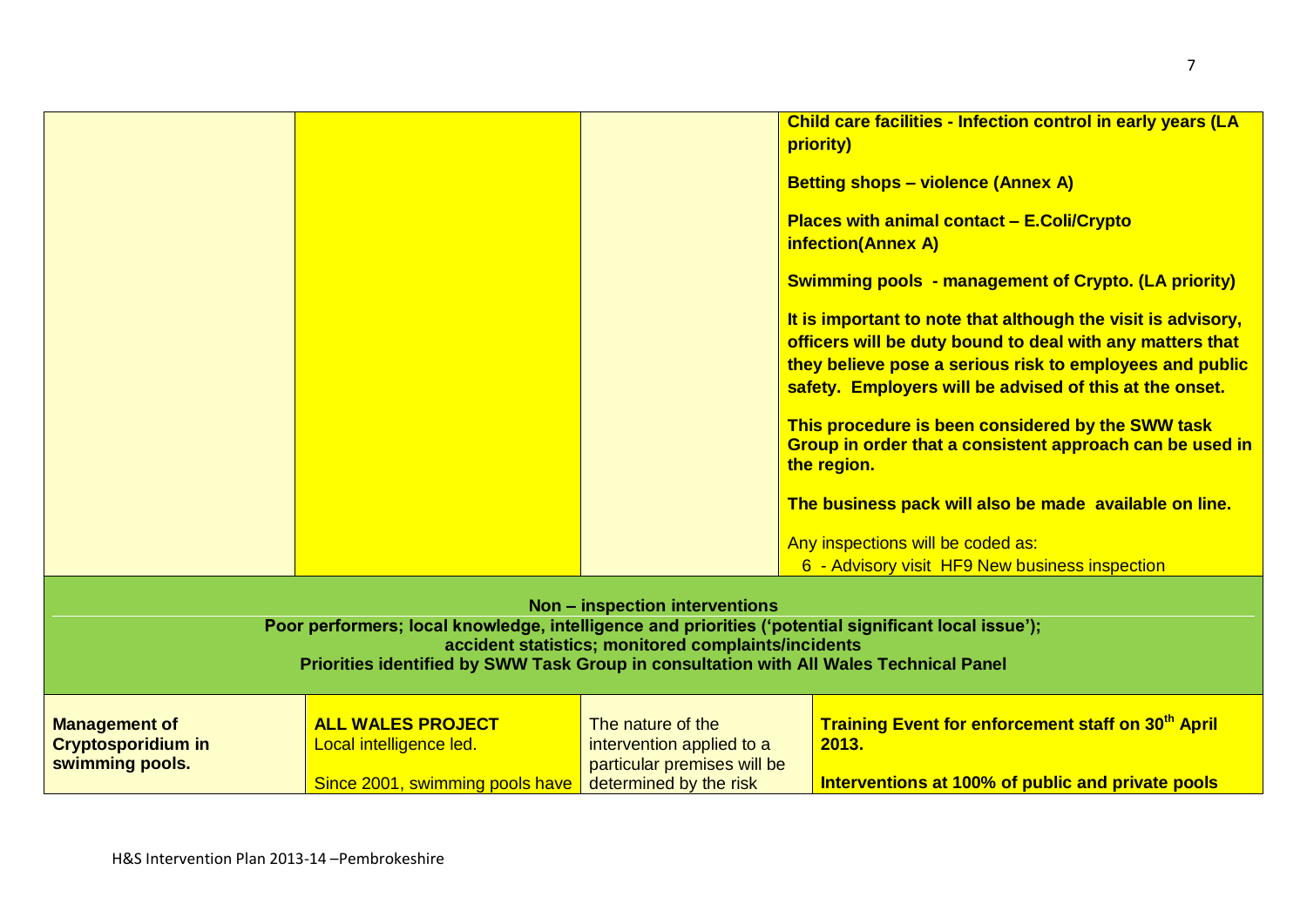| been the most common setting for         | rating assigned to the          | (May - September 2013). This equates to 64 pools                 |
|------------------------------------------|---------------------------------|------------------------------------------------------------------|
| outbreaks<br>of<br>waterborne            | premises.                       | (plus a small no. of pools in self catering                      |
| infectious intestinal disease in         |                                 | accommodation which have recently been identified)               |
| <b>England</b><br>Wales, with<br>and     | Category A - proactive          | of which 8 are LA owned.                                         |
| <b>Cryptosporidium as the leading</b>    | inspection                      |                                                                  |
| cause.                                   |                                 | <b>Briefing to LA pool managers and internal leisure</b>         |
|                                          | Premises with a history of      | manager followed by advisory visits.                             |
| In August 2009 an outbreak of            | complaints about water          |                                                                  |
| cryptosporidiosis occurred in            | quality and faecal incidents    | <b>Awareness raising of pool users by use of U-tube</b>          |
| Merthyr Tydfil. The outbreak             | - proactive inspection          | video, posters, press release, letters to head                   |
| which involved 31 confirmed and          |                                 | teachers and school children, letters to children                |
| many more reported cases was             | All other premises will         | participating in swimming lessons.                               |
| associated with a leisure pool.          | receive an advisory visit.      |                                                                  |
| This pool was closed for 6               |                                 | Senior EHO is a member of the project group and will             |
| months.                                  | Partnerships.                   | continue to attend all meetings and participate in the           |
| <b>More recently Newport City</b>        |                                 | evaluation of the project.                                       |
| Council experienced a further            | Design and Supply.              |                                                                  |
| outbreak of swimming pool                |                                 | The project will be evaluated and all evaluation forms           |
| associated Cryptosporidiosis. A          | <b>Educations and awareness</b> | must be completed and sent to Cardiff by 4 <sup>th</sup> October |
| total of 20 people were confirmed        | of pool operators and pool      | 2013.                                                            |
| as having Cryptosporidiosis after        | users.                          |                                                                  |
| using the pool at Newport Centre,        |                                 | All material relating to this project can be found at:           |
| many of the confirmed cases              |                                 |                                                                  |
| were children.                           |                                 | \\pccstorage2\wp_merge\$\H & S Team files\interventions          |
| <b>Recent outbreak investigations</b>    |                                 | plan, Service delivery plans\13 - 14 intervention, crypto in     |
| have identified:                         |                                 | pools, Legionella, gas\Crypto project 2013                       |
| Inappropriate plumbing of water          |                                 |                                                                  |
| features;                                |                                 | Any inspections will be coded as                                 |
| circulation,<br><b>Inadequate</b><br>and |                                 | A - planned inspection poor performer                            |
| filtration;                              |                                 | 6 - advisory visit Crypto in pools                               |
| weaknesses<br>in<br>Gaps<br>and          |                                 |                                                                  |
| operational<br>procedures<br>with        |                                 |                                                                  |
| respect to faecal incidents.             |                                 |                                                                  |
|                                          |                                 |                                                                  |
| The absence of detailed as built         |                                 |                                                                  |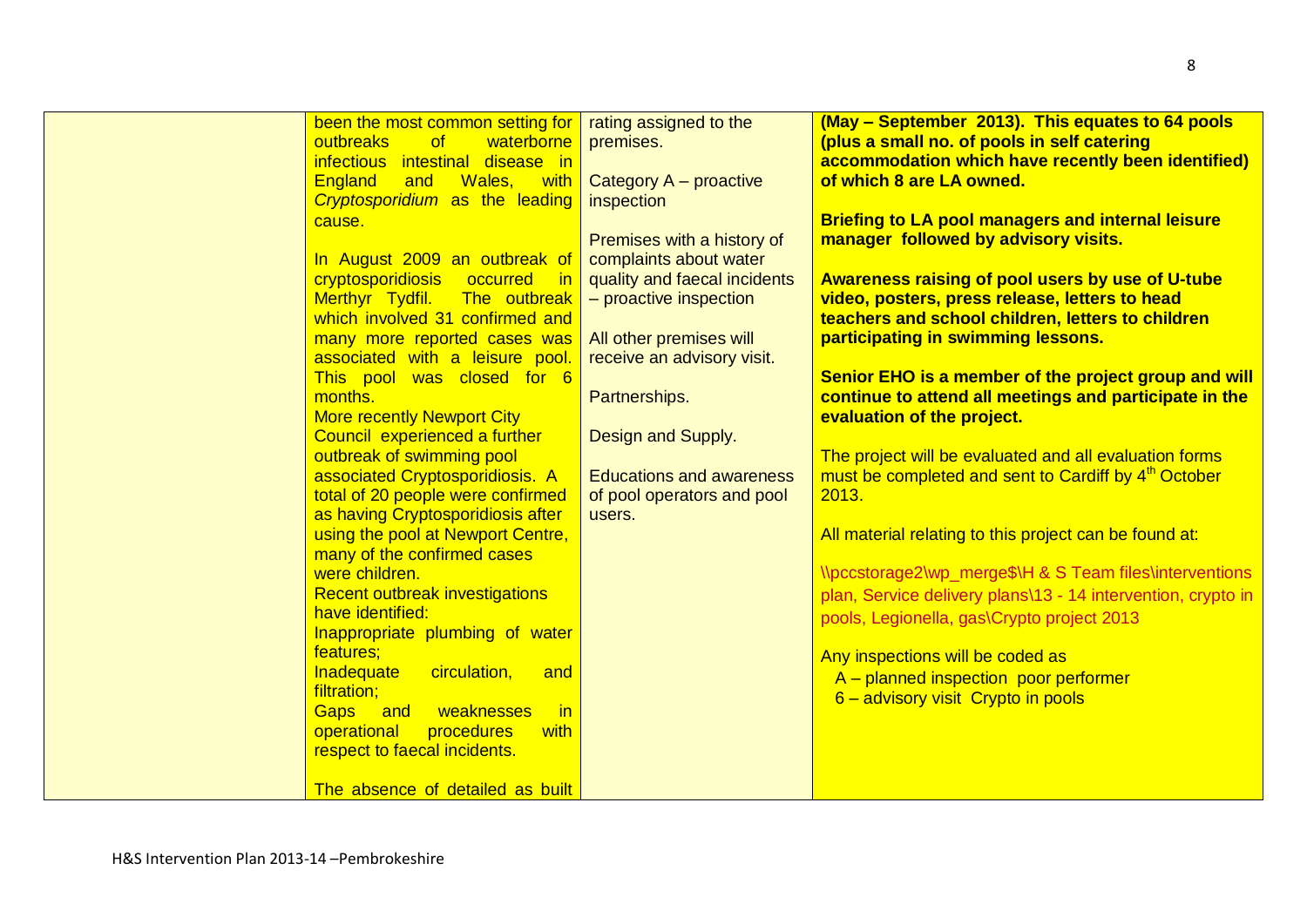|                               | significantly<br>schematics<br>hampered the investigation and<br>control of this outbreak and<br>delayed the identification<br><b>of</b><br>unexpected irregularities in the<br>pool design and mechanical<br>functioning.<br>A national study carried out in<br>2010<br>also<br>identified<br>that<br>swimmers continue to<br>swim<br>despite been diagnosed<br>with<br>Cryptosporidiosis. |                                                                                 |                                                                                                                                                      |
|-------------------------------|---------------------------------------------------------------------------------------------------------------------------------------------------------------------------------------------------------------------------------------------------------------------------------------------------------------------------------------------------------------------------------------------|---------------------------------------------------------------------------------|------------------------------------------------------------------------------------------------------------------------------------------------------|
| <b>Gas Safety In Catering</b> | Local Intelligence led.                                                                                                                                                                                                                                                                                                                                                                     | The nature of the<br>intervention applied to a                                  | Focus of interventions is the installation and maintenance<br>of gas appliances and ventilation in mobile and fixed<br>catering premises.            |
|                               | support from the Gas Safe<br><b>Register are focusing on</b><br>commercial catering gas safety.                                                                                                                                                                                                                                                                                             | determined by the risk<br>rating assigned to the<br>premises.                   | <b>Commercial catering gas safety advice sheet</b><br>produced by Gas Safe and audit sheet to be<br>distributed to businesses in new business packs. |
|                               | something goes wrong. A gas<br>explosion or carbon monoxide                                                                                                                                                                                                                                                                                                                                 | Category A - proactive<br>inspection                                            | Brief food team and respond reactively to<br>information provided by them following food audits.                                                     |
|                               | the public and employees.                                                                                                                                                                                                                                                                                                                                                                   | Premises with a history of<br>complaints re gas safety $-$                      | 10 visits to B1/B2 catering premises/hotels will be<br>carried out where the specific proformas will be                                              |
|                               | ovens identified that catering<br>premises were unaware of the                                                                                                                                                                                                                                                                                                                              | All other premises will                                                         | completed. These premises are selected based on<br>the risk history (B1 or B2), local knowledge and                                                  |
|                               | duty to maintain gas appliances.                                                                                                                                                                                                                                                                                                                                                            | receive an advisory visit.                                                      |                                                                                                                                                      |
|                               | against food business following a                                                                                                                                                                                                                                                                                                                                                           | <b>Education and Awareness.</b>                                                 | to face interventions throughout the year.                                                                                                           |
| <b>ALL WALES PROJECT</b>      | <b>Local Authorities officers with the</b><br>It can be very serious if<br>from a faulty appliance may affect<br>Previous project on tandoori<br><b>Prosecution</b><br><b>PCC</b><br>taken<br>by<br>complaint<br>the<br>regarding                                                                                                                                                           | particular premises will be<br>proactive inspection<br>Partnerships (Gas Safe). | where there is no other intervention ongoing.<br>Advice on gas safety will also be provided at all face                                              |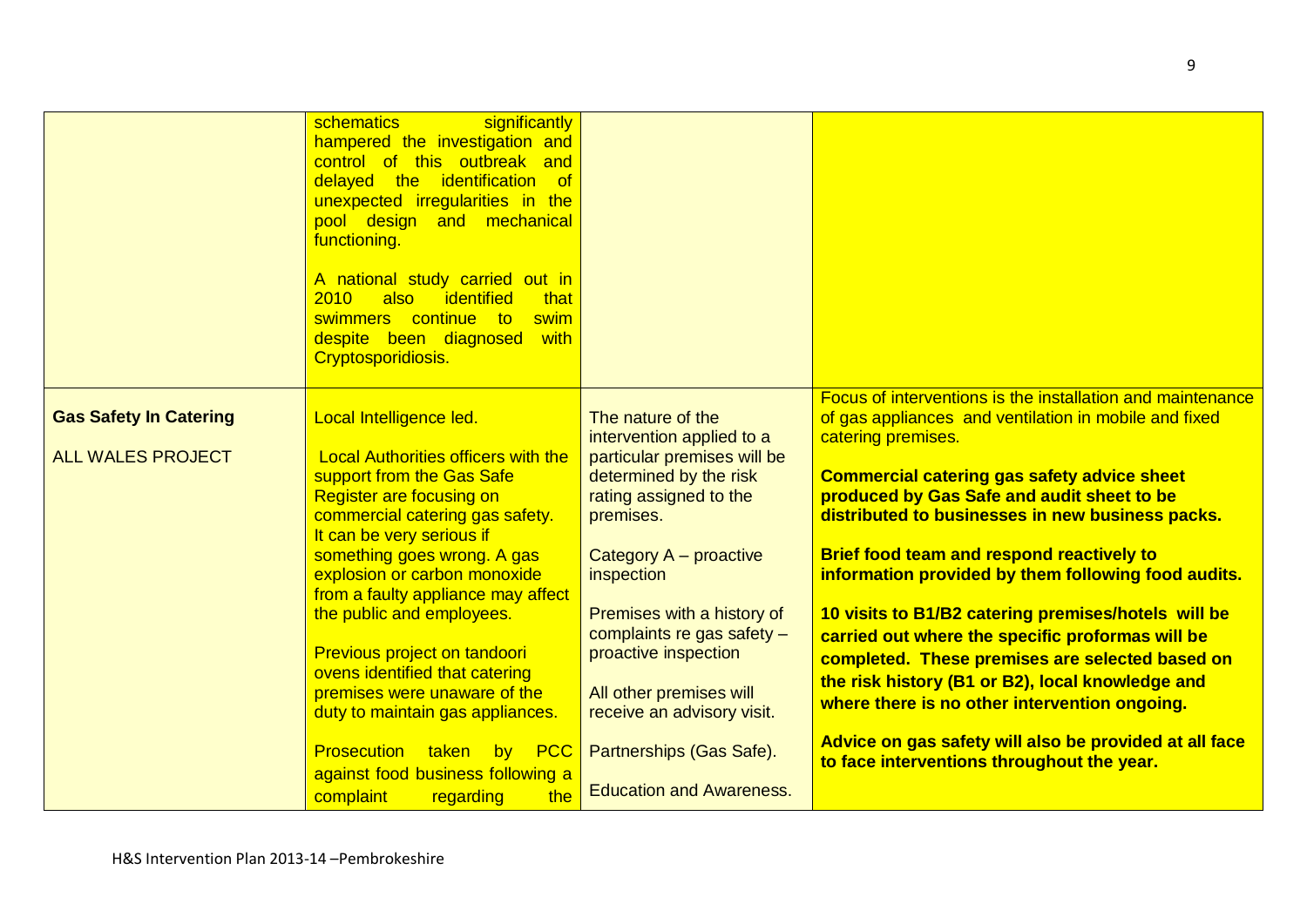|                                       | occurrence of a number of gas<br>leaks in 2008, one of which had<br>led to the evacuation of the<br>building above the basement<br>An<br>restaurant.<br>inspection<br>identified that the gas appliances<br>at the premises, did not meet the<br>required safety standards. Given<br>the condition of the equipment<br>and the pipe work there was a<br>serious risk of explosion. |                                                                                                                      | All material for the project is on the knowledge hub and<br>\\pccstorage2\wp_merge\$\H & S Team files\inteventions<br>plan, Service delivery plans\13 - 14 intervention, crypto in<br>pools, legionella, gas\Gas safety project<br>Any inspections will be coded as<br>A - planned inspection poor performer<br>6 - advisory visit gas safety in catering<br>Referral work from Food Teams will be logged as:<br>F - Reactive inspection; gas safety in catering. |
|---------------------------------------|------------------------------------------------------------------------------------------------------------------------------------------------------------------------------------------------------------------------------------------------------------------------------------------------------------------------------------------------------------------------------------|----------------------------------------------------------------------------------------------------------------------|-------------------------------------------------------------------------------------------------------------------------------------------------------------------------------------------------------------------------------------------------------------------------------------------------------------------------------------------------------------------------------------------------------------------------------------------------------------------|
| <b>Infection control in nurseries</b> | Local Intelligence Led - Builds on<br>work being carried out by ID<br>officers in North Wales LA's                                                                                                                                                                                                                                                                                 | <b>Advisory visits - Targeted</b><br>risk based selection of<br>premises for intervention.                           | This project will involve identifying all day nurseries. We<br>currently have 46 on Flare, some of these fall to the HSE<br>for enforcement.                                                                                                                                                                                                                                                                                                                      |
|                                       | Recent outbreaks associated with<br>childcare in North Wales.                                                                                                                                                                                                                                                                                                                      | <b>Partnership with</b><br><b>Communicable Disease</b><br>liaison Group and CSIW.<br><b>Education and Awareness.</b> | The Self audit will be sent to appropriate premises in<br>batches of 10. The forms will be evaluated and<br>advice visits will be carried out to those premises<br>who don't return form or where risks are higher. It is<br>anticipated that 10 advisory visit will be carried out.                                                                                                                                                                              |
|                                       |                                                                                                                                                                                                                                                                                                                                                                                    |                                                                                                                      | <b>CSSIW will be invited to discuss the project.</b>                                                                                                                                                                                                                                                                                                                                                                                                              |
|                                       |                                                                                                                                                                                                                                                                                                                                                                                    |                                                                                                                      | This project will commence in the latter part of 13/14.<br>All material for this project can be found at:                                                                                                                                                                                                                                                                                                                                                         |
|                                       |                                                                                                                                                                                                                                                                                                                                                                                    |                                                                                                                      | W:\H & S Team files\inteventions plan, Service delivery<br>plans\13 - 14 intervention, crypto in pools, legionella,<br>gas\NURSERY PROJECT                                                                                                                                                                                                                                                                                                                        |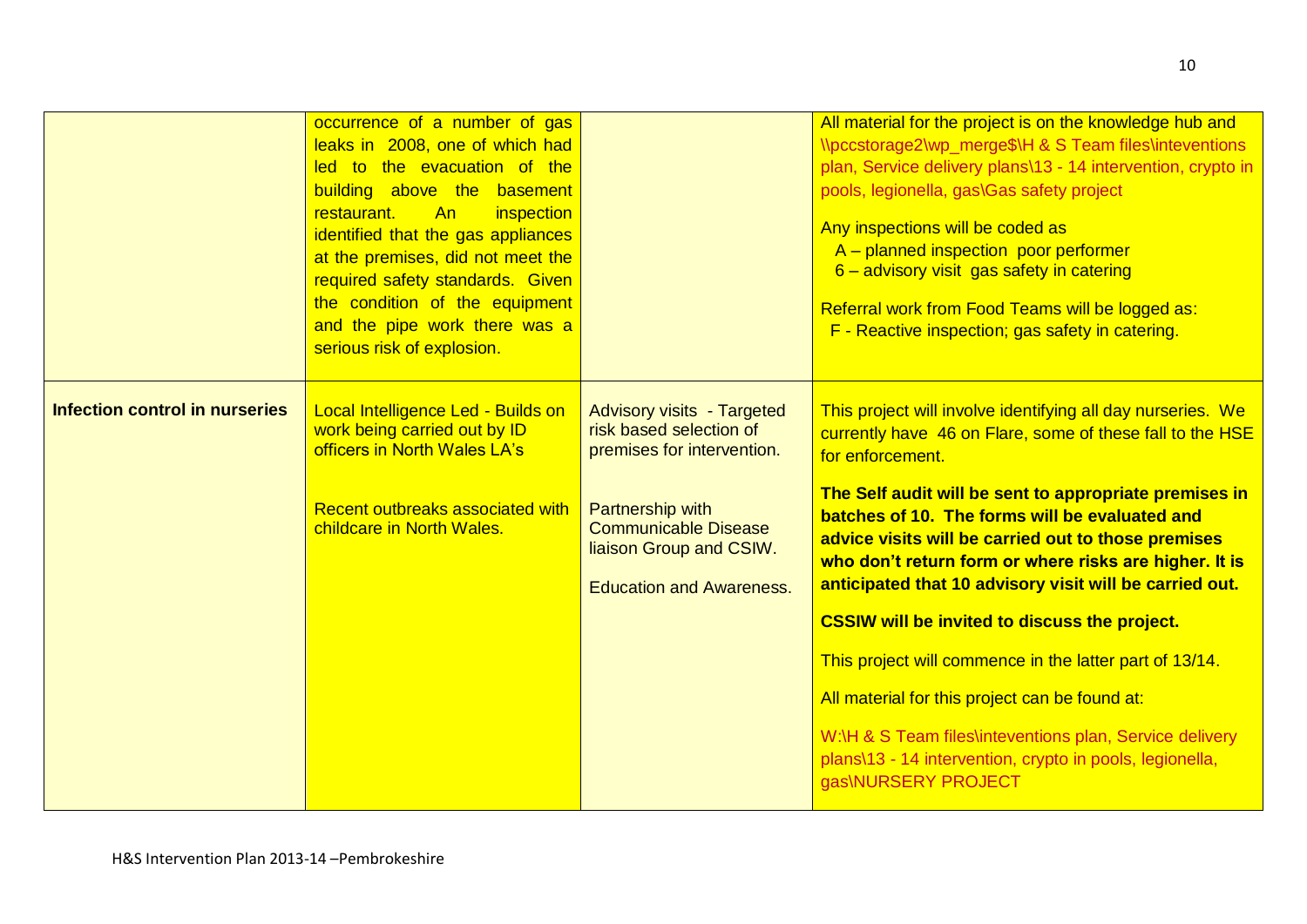|                                     |                                  |                                 | Any inspections will be coded as                          |
|-------------------------------------|----------------------------------|---------------------------------|-----------------------------------------------------------|
|                                     |                                  |                                 | A – planned inspection poor performer                     |
|                                     |                                  |                                 | 6 - advisory visit infection control in nurseries         |
| <b>Control of Legionella in hot</b> | Identified as local priority     | The nature of the               | Further details can be found in the Inspection Topic      |
| and cold water systems and          | <b>following Heads of Valley</b> | intervention applied to a       | Pack on HELex at:                                         |
| spa pools                           | Outbreak.                        | particular premises will be     | https://ourknowledge.hse.gov.uk/Legionella_Database/de    |
|                                     |                                  | determined by the risk          | fault.aspx                                                |
|                                     |                                  | rating assigned to the          |                                                           |
|                                     |                                  | premises.                       | And on Knowledge hub                                      |
|                                     |                                  | Category A – proactive          | at:https://knowledgehub.local.gov.uk/group/khub           |
|                                     |                                  | inspection                      |                                                           |
|                                     |                                  |                                 | and at \\pccstorage2\wp_merge\$\H & S Team                |
|                                     |                                  | All other premises will         | files\inteventions plan, Service delivery plans\13 - 14   |
|                                     |                                  | receive an advisory visit.      | intervention, crypto in pools, legionella, gas\legionella |
|                                     |                                  |                                 | project                                                   |
|                                     |                                  | <b>Education and Awareness.</b> |                                                           |
|                                     |                                  |                                 | 10 visits to B1/B2 catering premises/hotels will be       |
|                                     |                                  |                                 | carried out where the specific proformas will be          |
|                                     |                                  |                                 | completed. These premises are selected based on           |
|                                     |                                  |                                 | the risk history (B1 or B2) local knowledge and           |
|                                     |                                  |                                 | where there is no other intervention ongoing.             |
|                                     |                                  |                                 |                                                           |
|                                     |                                  |                                 | Any inspections will be coded as                          |
|                                     |                                  |                                 | $A$ – planned inspection poor performer                   |
|                                     |                                  |                                 | 6 - advisory visit legionella control                     |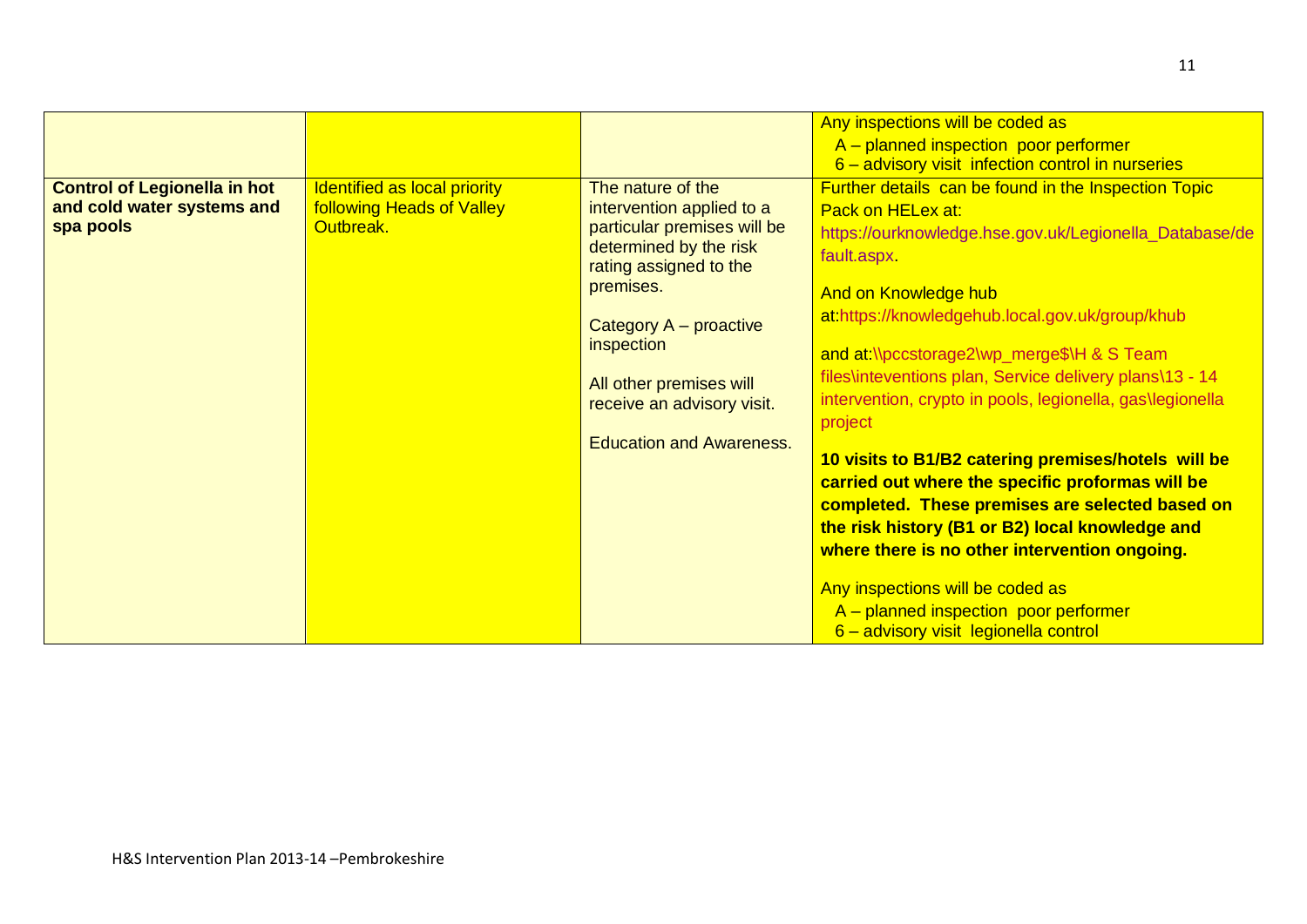|                                                                     |                                                                                                                                                                                                                                                                                                           | <b>Reactive visits</b>                                                                                                                                          |
|---------------------------------------------------------------------|-----------------------------------------------------------------------------------------------------------------------------------------------------------------------------------------------------------------------------------------------------------------------------------------------------------|-----------------------------------------------------------------------------------------------------------------------------------------------------------------|
| <b>Visits to investigate health</b><br>and safety related incidents | The team access RIDDOR<br>database on a regular database<br>to access notifiable accidents.<br><b>Preliminary enquiries are made</b><br>and then the incident is<br>individually assessed against the<br>incident selection criteria (LAC<br>22/13) to determine if further<br>investigation is required. | Anticipate 100 notifications where follow up will be required<br>Approximately 5 will develop into a full investigation which will involve a reactive<br>visit. |
| <b>Visits to investigate health</b><br>and safety complaints        | <b>Complaints are assessed against</b><br>the complaint selection criteria to<br>determine the level of response in<br>each case. This may lead to a<br>complaint visit, letter or no action.                                                                                                             | <b>Anticipate 50 HASAWA complaints</b><br>Approximately 50% will develop into a full investigation which will involve a<br>reactive visit.                      |
| <b>Visits following requests for</b><br>h&s service from businesses | A requests for advice will be<br>followed up within the specified<br>timescales.                                                                                                                                                                                                                          | Anticipate 150 requests for advice.<br>Approximately 5% will result in a reactive visit                                                                         |
| <b>Revisits following earlier</b><br><i>intervention</i>            | Visits following an earlier<br>intervention to confirm action<br>previously suggested has been<br>completed e.g. to check<br>compliance with notices.                                                                                                                                                     | Anticipate 10/20 revisits following on from the proactive visits and advisory<br>visits.<br>Self certification forms may be used in some instances.             |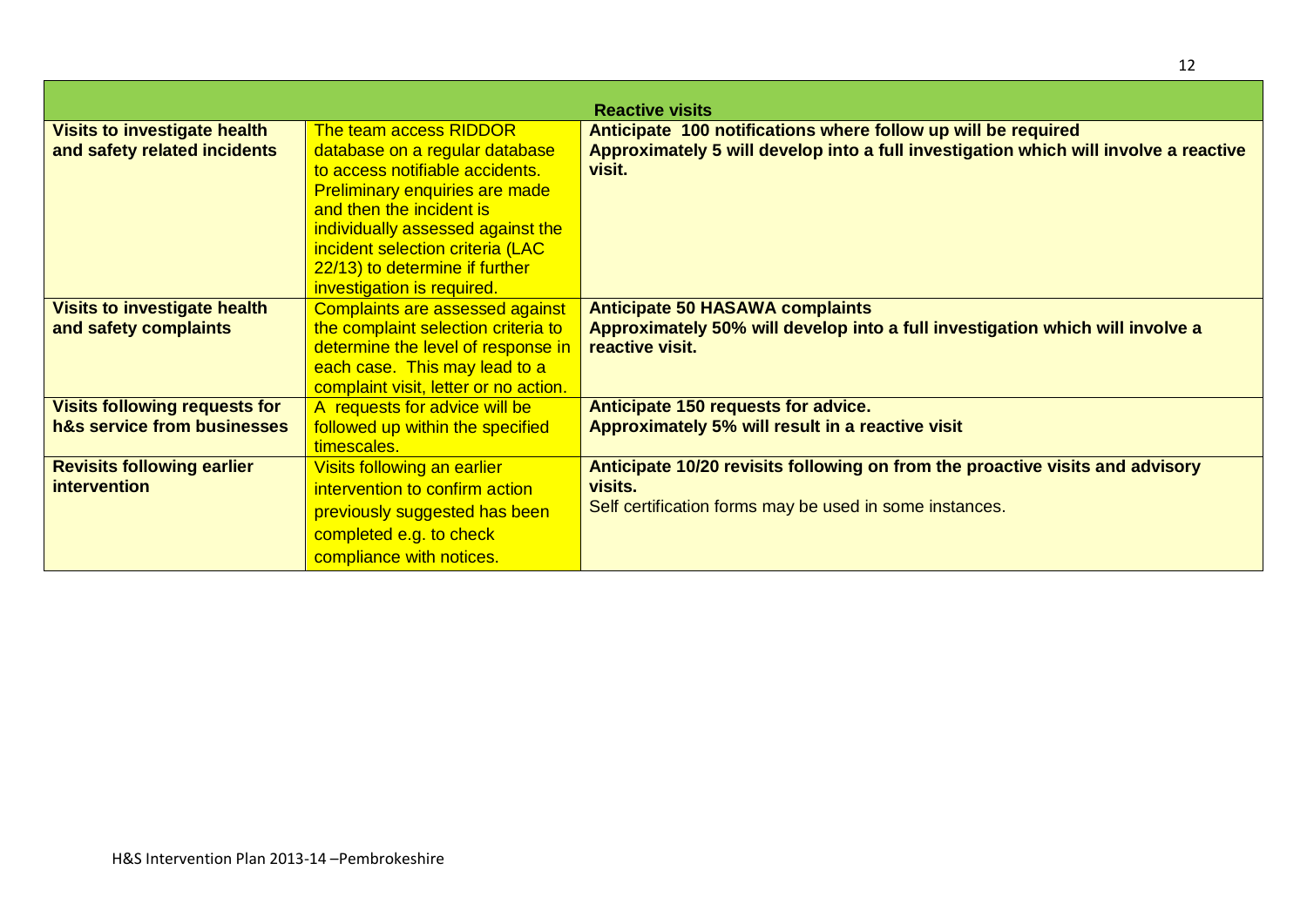|                                                                                            |                              | Other work undertaken by H&S Team                                                                                                                                                                                                                                                                                                                                                                                                                                                                                                                                                                                                                                                                                                                |
|--------------------------------------------------------------------------------------------|------------------------------|--------------------------------------------------------------------------------------------------------------------------------------------------------------------------------------------------------------------------------------------------------------------------------------------------------------------------------------------------------------------------------------------------------------------------------------------------------------------------------------------------------------------------------------------------------------------------------------------------------------------------------------------------------------------------------------------------------------------------------------------------|
|                                                                                            |                              |                                                                                                                                                                                                                                                                                                                                                                                                                                                                                                                                                                                                                                                                                                                                                  |
| <b>Petroleum visits that are due</b><br>for inspection in the current<br>year              | <b>Programmed inspection</b> | 26 premises are due for inspection and fall into the following risk categories:<br>High 10<br>Medium 13<br>Low <sub>2</sub><br>Zero 1 (This premises is a new marine activity where ongoing support is required until<br>the site is licensed.)<br>The intervention will focus on:<br>Obtaining up to information about the site from the file and during the visit which<br>$\bullet$<br>will be recorded on the proforma for future use. This will include information on<br>derelict tanks which will be shared with the contaminated land officer.<br>Ensuring site has electrical certificate<br>$\bullet$<br>Ensuring management are aware of risks, DSEAR plans, risk assessment,<br>$\bullet$<br>training of staff, control of work etc. |
| <b>Caravan and tent site visits</b><br>which are due for inspection<br>in the current year | <b>Programmed inspection</b> | 36 sites are due for inspection and fall into the following risk categories:<br>A4<br><b>B</b> <sub>9</sub><br>C <sub>20</sub><br>Zero 1<br><b>Unrated 2</b><br>Caravan site visit - this intervention will focus on:<br>Obtaining up to information about the site from the file and during the visit which<br>will be recorded on the proforma for future use.<br>Establishing how the licensee manages the site i.e. the siting of verandas and                                                                                                                                                                                                                                                                                               |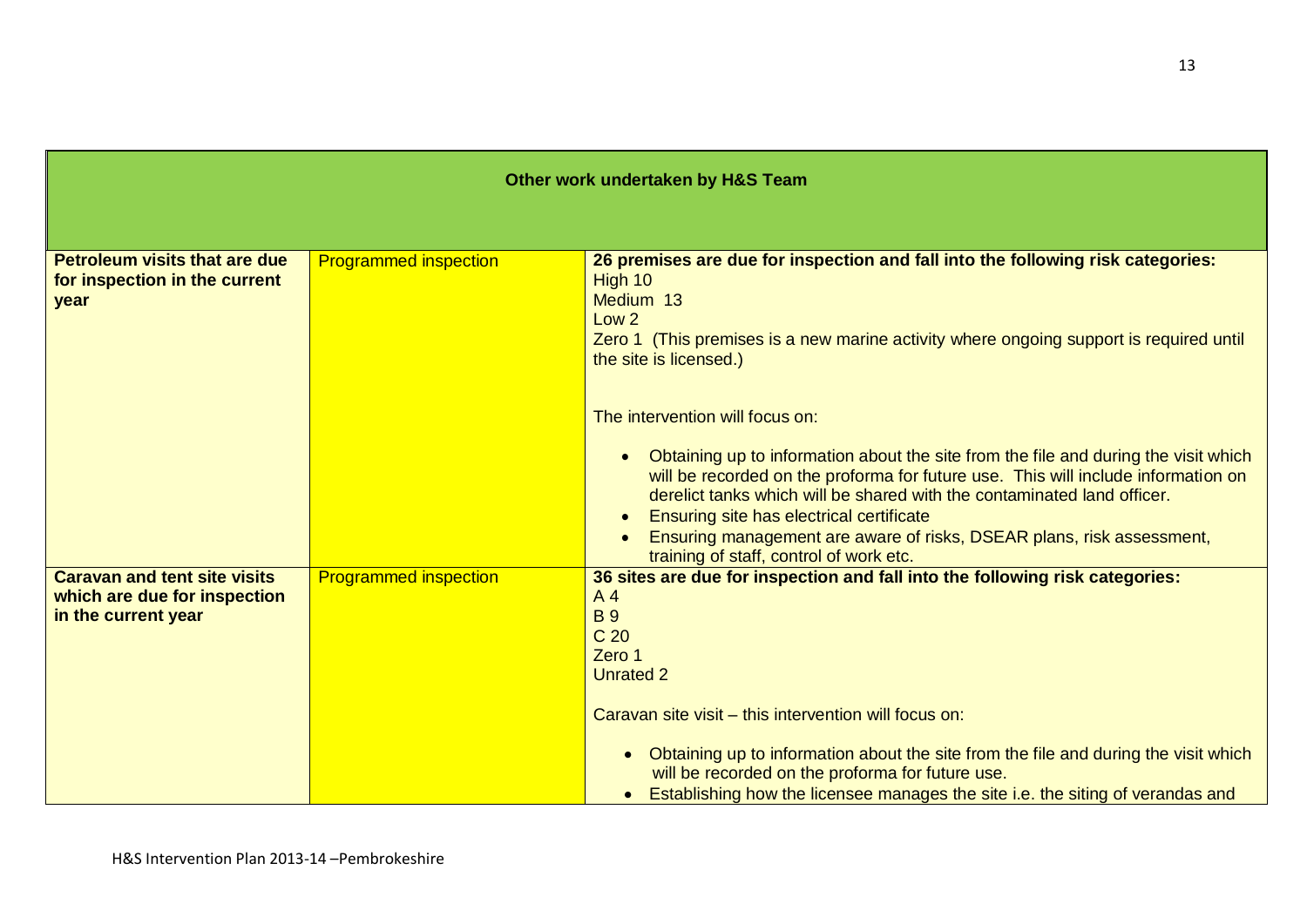|                                                                                    |                                                               | new vans.<br>Ensuring site has current electrical certificate<br>$\bullet$                                                                                                                                                                                                                                                                                                                                                                                                                                                                                                           |
|------------------------------------------------------------------------------------|---------------------------------------------------------------|--------------------------------------------------------------------------------------------------------------------------------------------------------------------------------------------------------------------------------------------------------------------------------------------------------------------------------------------------------------------------------------------------------------------------------------------------------------------------------------------------------------------------------------------------------------------------------------|
|                                                                                    |                                                               | The visits may also include the following interventions:                                                                                                                                                                                                                                                                                                                                                                                                                                                                                                                             |
|                                                                                    |                                                               | Cryptosporidium in swimming pools (8 in total)(LA priority) – If site has pool then carry<br>out Crypto intervention. These caravan sites should be sent the Crypto letter prior to<br>the visit. Please note that the letter will need to be amended to indicate that a caravan<br>site visit will also take place. In larger premises the visits may need to be split. If there<br>are sufficient matters which cause concern then the duty holder should be given the<br>opportunity to rectify matter. Where the matter is significant a follow up visit will be<br>carried out. |
|                                                                                    |                                                               | LPG tank inspection (Annex A) $-$ If site has LPG tank, check if tank and underground<br>pipe work has been inspected on earlier visits (previous inspection notes/Flare entries).<br>If not or if there was ongoing issues then inspect and include findings on LLARD.                                                                                                                                                                                                                                                                                                              |
|                                                                                    |                                                               | Legionella in spa pools or hot and cold water systems (LA priority) - If site also has spa<br>pool, or a toilet block for touring units or the site rent out fleet units then advice should<br>be provided on Legionella control. This advice will consist of                                                                                                                                                                                                                                                                                                                        |
|                                                                                    |                                                               | Gas safety in kitchens (LA priority) (Max 9 premises) – in the majority of instances these<br>are the same premises which also have pool) – if site has a kitchen with gas appliances<br>(served by mains or bottles)then gas safety should also be discussed. The objective is<br>to establish if the gas equipment is subject to maintenance.                                                                                                                                                                                                                                      |
| <b>Explosive sites which are</b><br>identified as high risk in the<br>current year | <b>Programmed inspections in</b><br>liaison with Fire officer | 5 visits                                                                                                                                                                                                                                                                                                                                                                                                                                                                                                                                                                             |
| <b>Derelict petrol tanks and</b><br>licensed and disused sites                     | Local intelligence led.                                       | Liaison with commercial pollution to merge and update register and agree roles.                                                                                                                                                                                                                                                                                                                                                                                                                                                                                                      |
|                                                                                    | Desk top survey of paperwork                                  | Visit sites identified from desk top review.                                                                                                                                                                                                                                                                                                                                                                                                                                                                                                                                         |